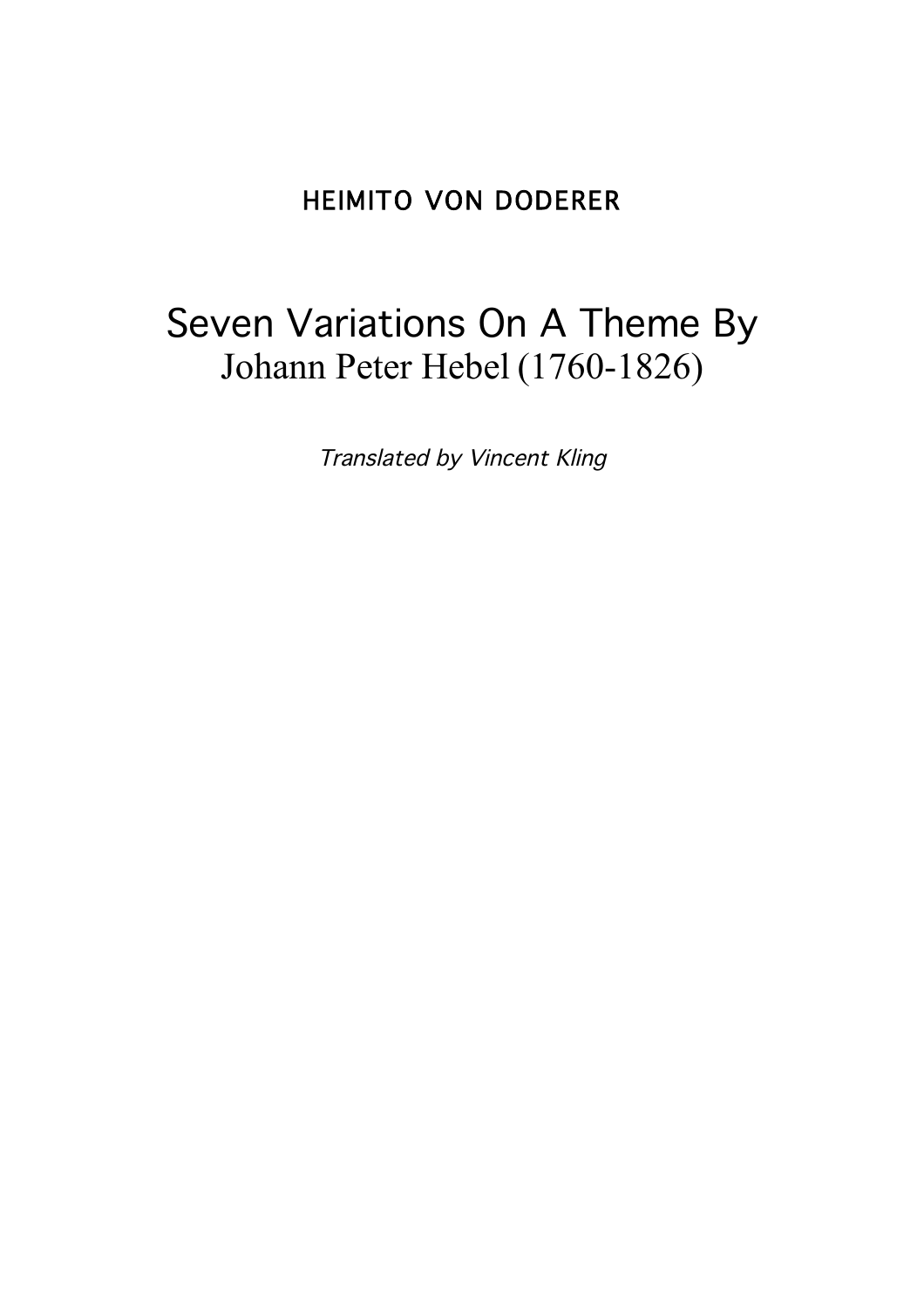#### **Theme**

Once, when the family friend was walking past the churchyard with Doctor von Brassenheim, the doctor pointed out a fresh grave and said, "That very man's another one who gave me the slip. His friends dispatched him."

In the tavern, where all the town scribes were sitting together in lively controversy, one man pounded on the table. "There are not such things!" he said, meaning ghosts and specters. "And any man who gets scared by them," he continued, "is an old woman." Another took him at his word and said, "Bookkeeper, do not presume. I'll wager six bottles of Burgundy wine that I can make your flesh creep, even though I'm telling you so beforehand." The bookkeeper went in on the bet. "Done."

The other scribe now went to the surgeon. "Doctor, the next time you have a corpse for dissection, I should like you to remove one of the forearms at the elbow for me, if you would." After some time the surgeon came to him. "We have received the corpse of a suicide, a sievemaker. The miller found him by the dam." And so he brought the man's forearm to the scribe. "You still say there are no specters, bookkeeper?" "No, there are no such things."

Now the scribe crept secretly into the bookkeeper's bedchamber and lay under the bed, and when the bookkeeper had laid himself to rest and fallen asleep, the scribe ran his own warm hand over the man's face. The bookkeeper started up, and being a man of genuine courage and resolution, he said, "What pranks are these? Do you think I'm not bearing in mind that you're trying to win the wager?" The scribe was as quiet as a mouse. When the bookkeeper had again fallen asleep, he ran a hand over his face once more. The bookkeeper said, "That'll be enough. Stop, or you better watch out what I do when I catch you." The scribe stroked his face for the third time, slowly now, and when the bookkeeper hurriedly snatched at him, wanting to say, "I've got you," he was holding a cold, dead hand and the severed stump of an arm in his hands, and cold, killing horror thrust deep down into his heart and his life. When he'd recovered, he said in a weak voice, "You have won the wager; to God be it lamented." The scribe laughed and said, "Let's drink the Burgundy on Sunday." But the bookkeeper replied, "I will nevermore drink it with any man." In short, he had a fever the next morning, and on the seventh morning he was a corpse. "Early yesterday," said the doctor to the family friend, "they bore him to the churchyard; he lies buried in the grave I showed you."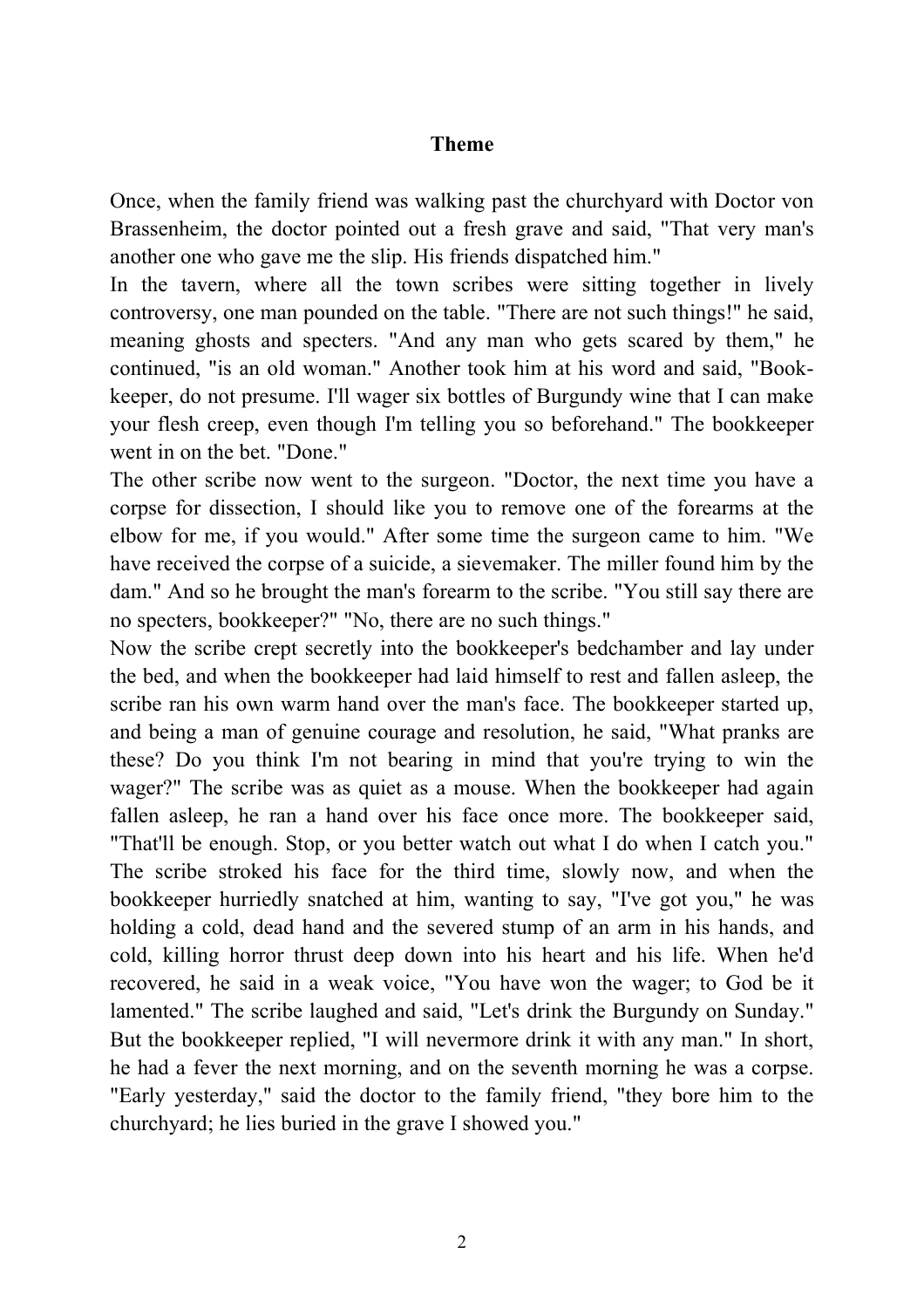*("Death from Fright", from Tales of the Rhenish Family Friend, volume for 1814)*

## Variation I

Talk in the tavern. Are there ghosts and specters? "Come now, such things are stories for old women, and any man who gets scared by them is an old woman." Suddenly, one who's been sitting quietly is visited with an inspiration, with an inspiration that nearly makes his brain explode. Splendid! Just wait! "Want to wager that I can make your flesh creep, all the way to your bones, tonight, even though I'm telling you so beforehand?" The wager is made for wine. He leaves right away and procures through his friend, the district surgeon, a forearm just removed during the autopsy on a suicide found by the dam not long before. Quick now, climb through the window, open in summer, into his room and under the bed - wonderful! It's a long wait, endless even; it's not very comfortable, either. If this were the bedroom of a beautiful young woman - ah, that would be better; the outlook would be more attractive, so to say. Now! The stairs are creaking. Good enough! He curls up under the bed. Light now, and a long clearing of the throat - ahem, ahem - now, just don't throw a boot at my head, my good sir! Dark. Footsteps groping through the room. Crash - the bed. Aha - he's sawing logs already. Gently now. He slides out from under the bed, holding the stump of the arm in his left hand, reaches out with his right, finds the face, and quickly runs his hand over it, starting from below and moving up to the nose. Then he ducks down. A small twitch. "You fool, you're not going to win the wager this way!" Bravo, not bad; good boy, pretty brave! Again. Go ahead and curse away! Now for the third time. "Just you wait!" comes a strong voice from the bed - thump - I mean stump - out of the sack - suicide front and center! - ha! - he's holding it. Silence. "Well, how do you feel now?" Silence. It seems to have had a powerful effect, but enough is enough.

And just as he strikes a light, and just as he's preparing to savor his complete success, and just as he's about to say, "Indeed yes, one should not be so presumptuous" - he sees on the pillows a bloodless face out of which two crazed eyes are staring at him, so that he himself is gripped with horror. For the man in the bed hasn't let go of the forearm; rather, he's continuing to hold it in a fearsome clenching grip, and the pale flesh with the red end where the arm had once sat in its joint is staring straight up out of the pillows.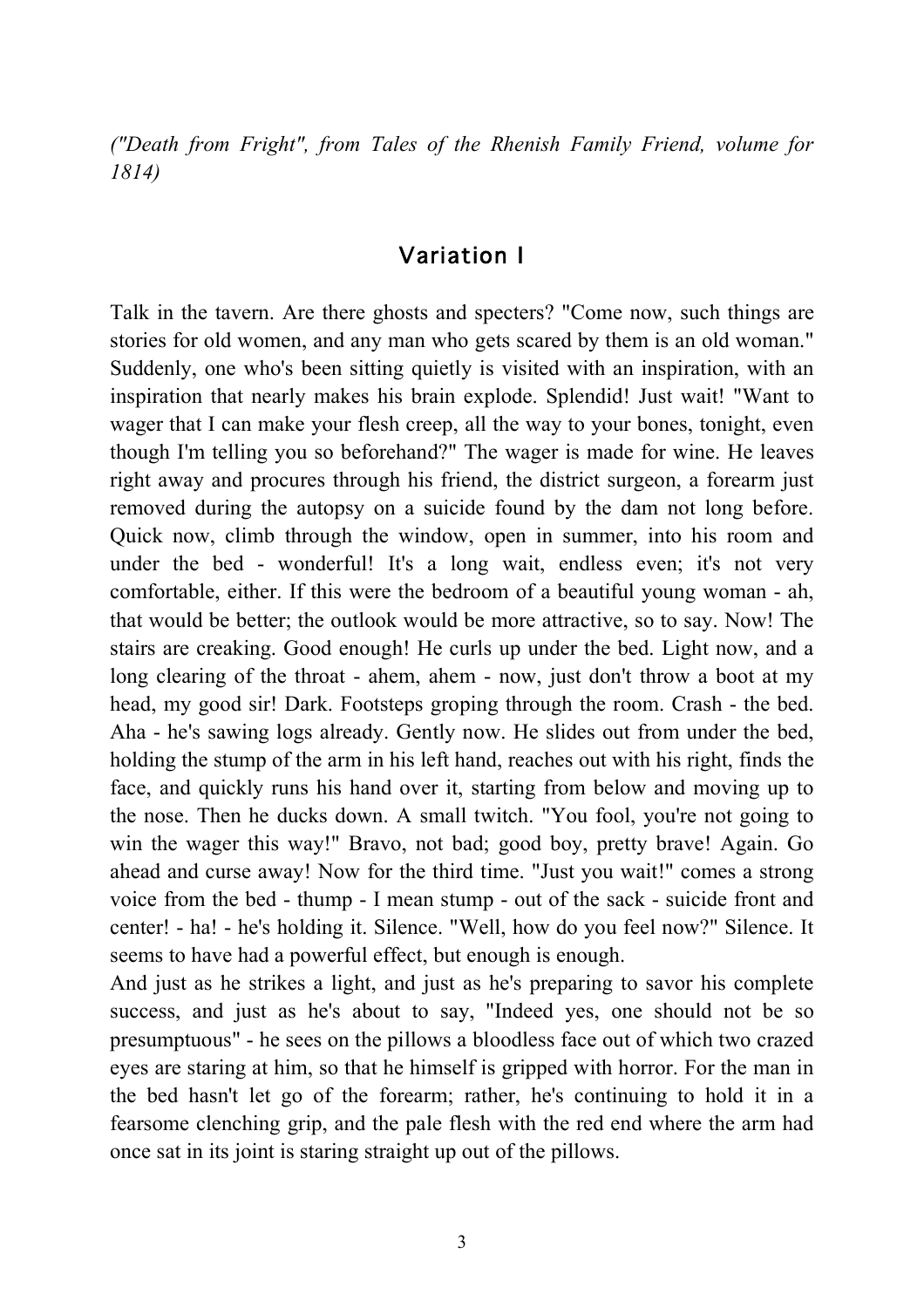A few days later the terrified man died.

#### **Variation II**

Talk in the tavern. Are there ghosts and specters? "Come now, such things are stories for old women, and any man who gets scared by them is an old woman." "Want to wager that I can make your flesh creep, all the way to

your bones, tonight, even though I'm telling you so beforehand?" The wager is made for wine; the man who proposed it leaves not long afterward. The other one stays and sits with his comrades, longer and longer. They drink and smoke and drift in their talk to entirely different topics, God only knows what. So he reaches home late, terribly sleepy, and lies down to rest. After a while - his last images and thoughts are dissolving and mingling together as he drifts off - there is a jerk; something warm has passed over his face, upwards to the nose. Ah, bravo! That's right, it looks as if someone wants to win the wager, all fair and square and harmless, and to get a few bottles of wine! No, you're wasting your time, you ninny, you'd have to do better than that, and it wouldn't get you anywhere even so. "You fool, you're not going to win the wager this way!" He doesn't move; he's probably thinking that he can still save the situation somehow. Damn it to hell! Now you're getting a little too carried away. There! "Just you wait!" He makes a quick grab, and just as he's already thinking about how they'll be laughing at the other man tomorrow, there suddenly comes into being beneath him an open chasm into which he plunges; the whole dark room tips and slides deep downward. He falls, falls and holds the dead, cold hand in a clenching embrace, rushing with it down, down into the darkness, while above him a few last fleeing points of light must suffocate without mercy in the gloom. Then it grows lighter in the room, but how thin and weak is this light compared to the darkness that was as thick as tar. Someone is there, bending over him, tearing something out of his hands. "Here! What's wrong with you? It was only a joke! Look here, the doctor let me borrow the forearm of a dissection subject, and that's what you were holding, that's what you grabbed. Come on now, snap out of it!" Yes, his room and his comrade are there - now he understands everything. But just as he's pulling himself together and starting to feel ashamed of being taken in, and just as things all around him are becoming familiar to him again, he feels a deep weakness, and he can't reach for them even though he keeps reminding himself that it was all just a joke and a hoax. "Could I please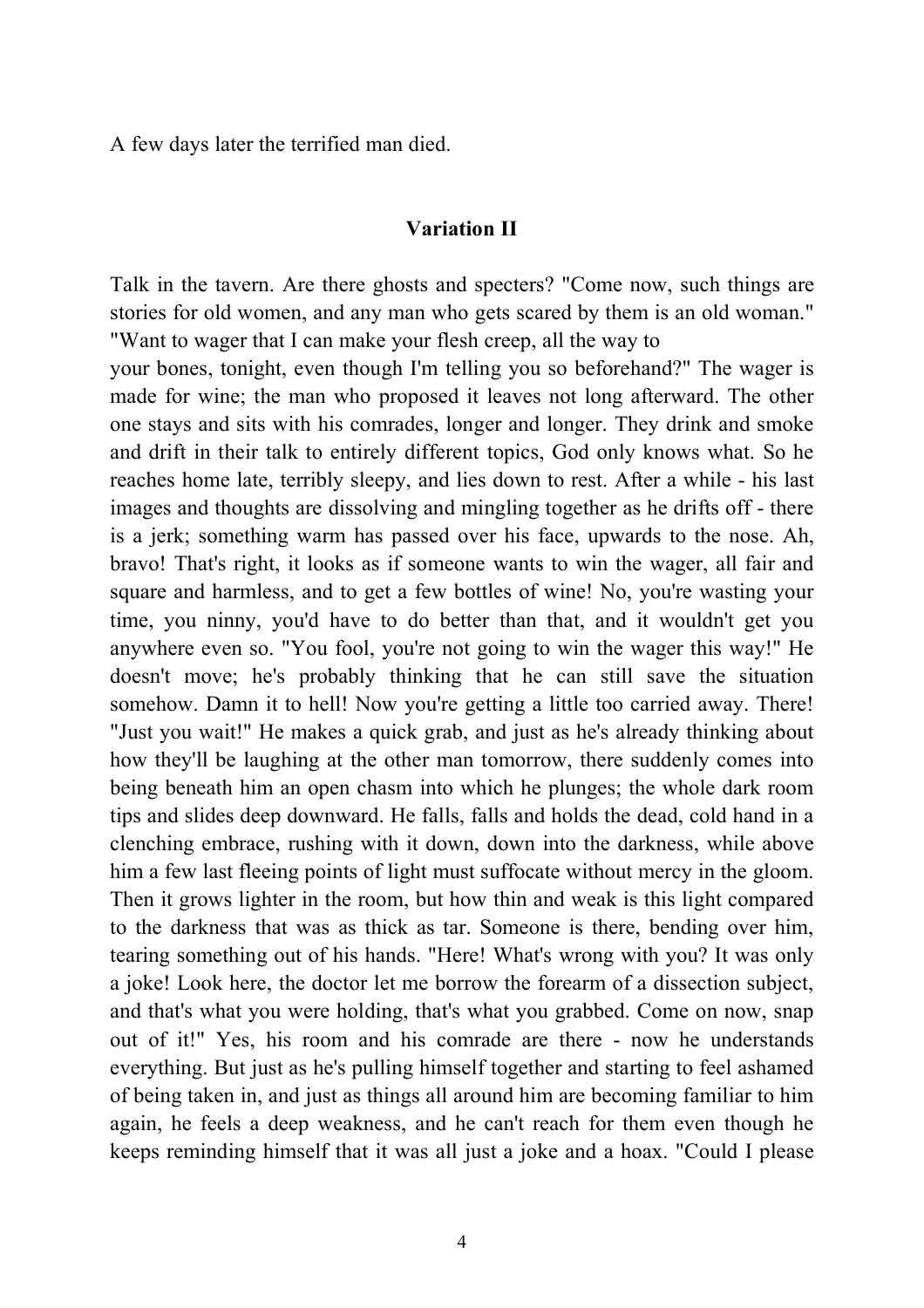have a glass of water? There's the pitcher," he says - to hide his weakness, to be saying something. The light in the room seems feeble to him. He's forced to lie back down on the pillows. The darkness returns. This is ridiculous! Ridiculous! The word is swimming somewhere high above him like a fleeing point of light, a tiny point suffocating in the gloom. He comes awake again, recites this and that - a void, words trickling away, nothing answering them from life, from the heart: deep inward the cold, killing horror has thrust, sitting inside, safe from groping reason that would like to turn it back onto its usual course. It is pale, this thing called reason, weak, powerless; but the horror, strongly nourished, has a deep, tenacious life. No, he cannot, cannot reach that point in himself, that turning point that would have to be reached in order to come to life, the resilient spring - yes, the pivot and axle around which everything would need to hinge, to turn, to tilt over from horror into jest, which is reality after all. No, he can never again come back up to this elevation; it is too smooth, and already locked tight door slammed shut, no point of contact any more. He is already forgetting freedom and reason and is turning back fully into the dark.

A few days later the terrified man died.

Out of the stream in which they'd been fishing there had emerged, instead of a wager won and vanity gratified, death in full raiment.

#### **Variation III**

A gentleman who owns an orchard goes one autumn evening to visit a family with whom he's friendly and brings as a present a basket of pears of the most varied sorts. Proud of the products of his horticultural solicitude, he invites everyone to try each different kind - these yellow ones, those brown ones. As a joke there was also one piece of fruit made of marzipan, very deceptive in its fidelity to nature. They sample; they discuss the differences. "But you still must try this kind!" the friend says to the lady of the family. "These are the best ones, even if they do look plain - no, don't cut it, it's extremely juicy; just bite right in heartily" (and he hands her the one made of marzipan). The good-natured lady lays aside her fruit knife, and just as she's already biting cheerfully into the fruit, awaiting the trickling juice with her chin extended over the plate a little, and just as she's wanting to show in her eyes her astonishment and her recognition of how well the fruit has turned out - just then her teeth sink into the dry, mealy, sweet marzipan. The previous expression still remains on her face, but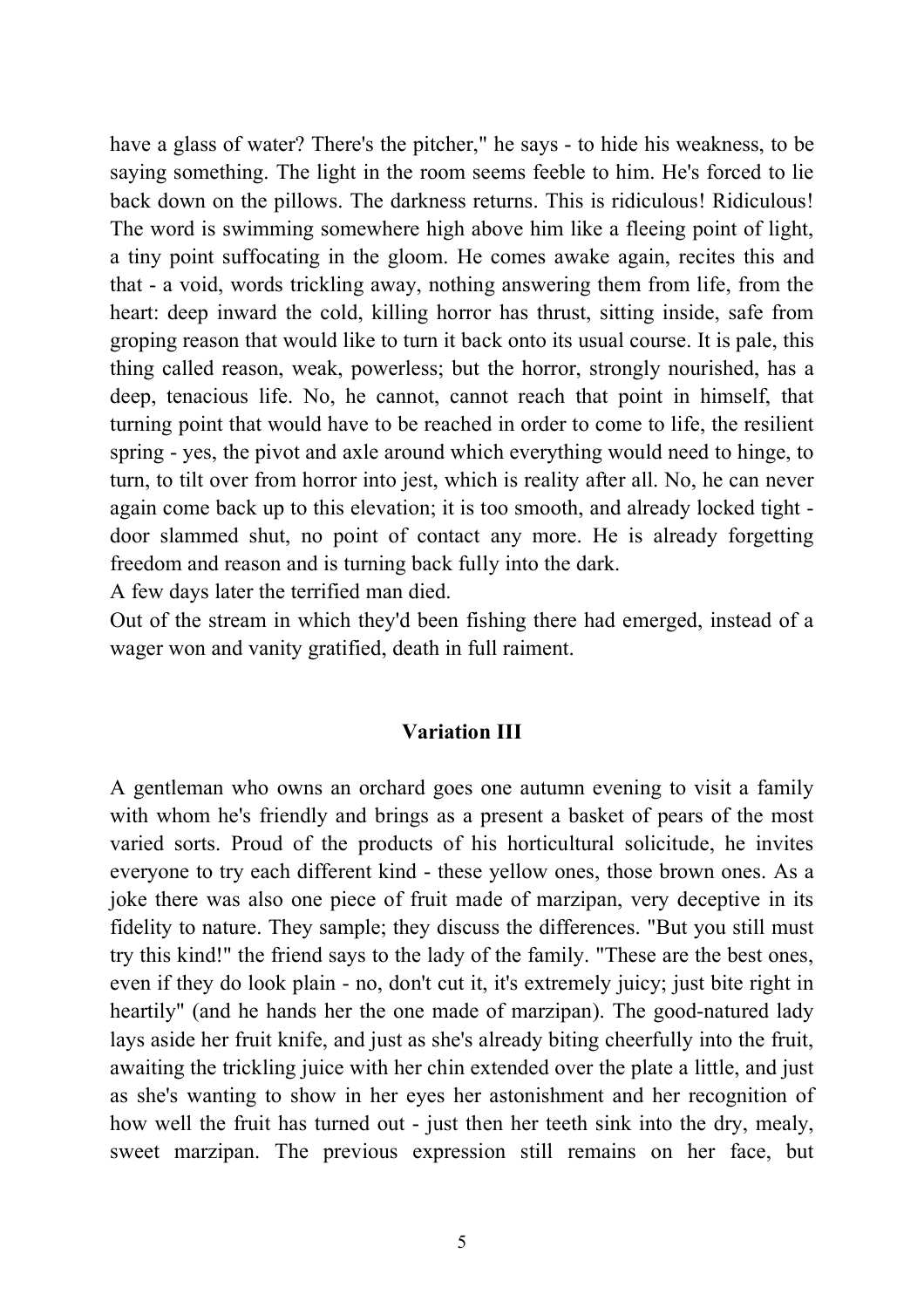underneath it is like an open chasm. This mask, grown useless now, breaks open like a sheet of ice under which the water has sunk; she finds her way into the joke and into her own new facial expression as well - and she laughs. All those around her now laugh as well, but without knowing what about; the play of her features alone aroused them to it.

#### **Variation IV**

He worked in an insurance office in Vienna and lived with his sister, a pretty young woman who also had a job somewhere (I knew them both well). It was a very charming home in a neighborhood one otherwise didn't get to very often, far outlying, on a street with a bright-sounding name that had two a's in it. They always had a very cozy tea in the evening, and in winter you could go visit them. Once he was somewhat late getting home from the office, and he made a detour besides to look at something in an antique shop; they were always doing things by way of redecorating or remodeling their apartment, and in this instance a certain small old chest had been under consideration for some time. That evening he decided to buy it and went to make an offer; on that very day he'd received an unexpected payment. (The evening was somewhat smoky, misty.) Now he comes into his street, turns in, climbs the stairs, and just as he's wondering whether his sister is already at home and what she'll say now that he's finally bought the chest - just then the door opens slowly and she steps out in her hat and coat, stands leaning on the door post, and looks at him. Her lower lip and chin are hanging; her eyes are empty and tired. She lifts her arm and points inside and lets her arm fall back sluggishly so that it strikes against her hip. He goes inside. All is light.

The apartment is empty, totally and completely empty. He hurries, suddenly accelerated, through all the rooms.

The apartment is empty; not even the saltbox is hanging on the kitchen wall. Not a curtain, not a picture; even the hooks have been taken out of the walls; not a table, not a chair (it occurs to him how large these rooms really are); everything gone, everything taken away - walls, floors, ceiling, flat, bare - in the middle the light bulb is hanging from its cord; it's still there, but the globe has disappeared, too. He hurries back and asks questions. She knows just as little as he; she came home only two minutes before, right ahead of him.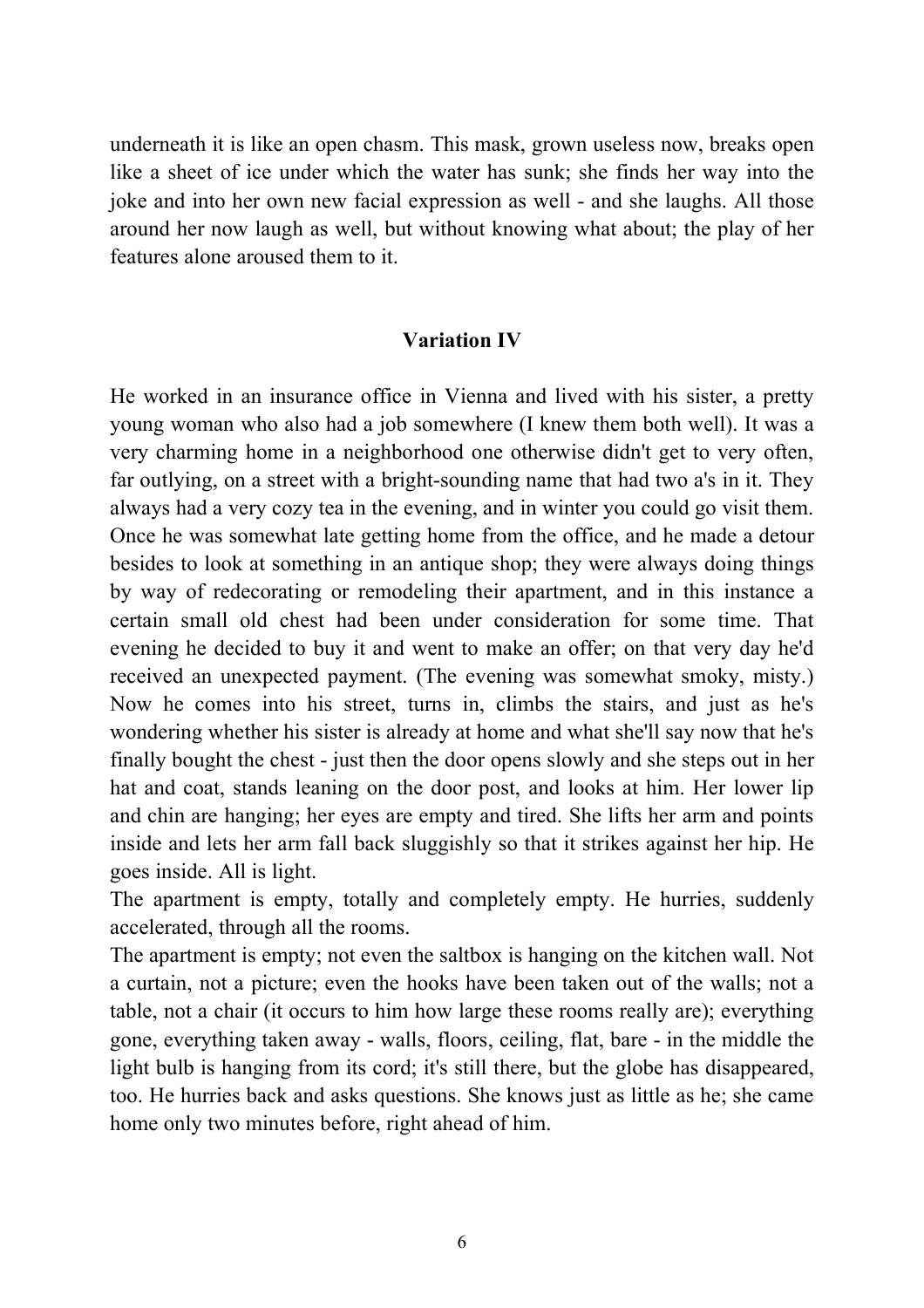He senses that they're going to have to open up to all this, to have to acknowledge it as a fact. To have to? Yes. It's as though an open chasm had come into being in him, one into which the rubble of his earlier composure and good spirits (as when he'd been walking up the stairs and thinking about his sister) comes crashing like a collapsing arch into the room below. It stays this way and becomes still more unnerving, indeed altogether incredible, when the the building superintendent tells them: yes, that's right, a moving van, two o'clock this afternoon; he'd wondered a little himself at their moving away so suddenly, but the van and the movers had been ordered by them, the such-andsuch company. Of course the brother and sister get on the telephone at once: of course the people at the moving company know nothing whatever about it.

There it is, then - larceny with stunning audacity.

The hubbub soon made its way through the building; people came out to the stairway landings, asking questions, calling, talking.

Still, they had to get on with living, these two, so they went for the time being to the nearest hotel.

But out on the street it assailed him (the evening was smoky and misty) - what hands are rummaging around in our lives? The matter no longer seemed to him to be standing there by itself; now a quite general indignation filled him, as though this one instance were really a general instance, as though all people had their apartments emptied out from time to time in this way, by invisible hands which was nonsense and not true. "What hands are rummaging around in our lives? Out of what darkness do such hands come?"

So he walked along next to his sister and watched the two clouds of vapor from their breath mingling in front of them. What was more, they'd made a fool of him. They'd made him buy a chest, absurdly enough. What was he supposed to say to comfort her, keeping silent beside him and grieving? He was very near to saying, "Recently I've had a constant foreboding of something like this," but that was pure nonsense, so he couldn't possibly say it.

For the rest, no one was ever able to discover the culprits, in spite of all the best efforts of the police.

### **Variation V**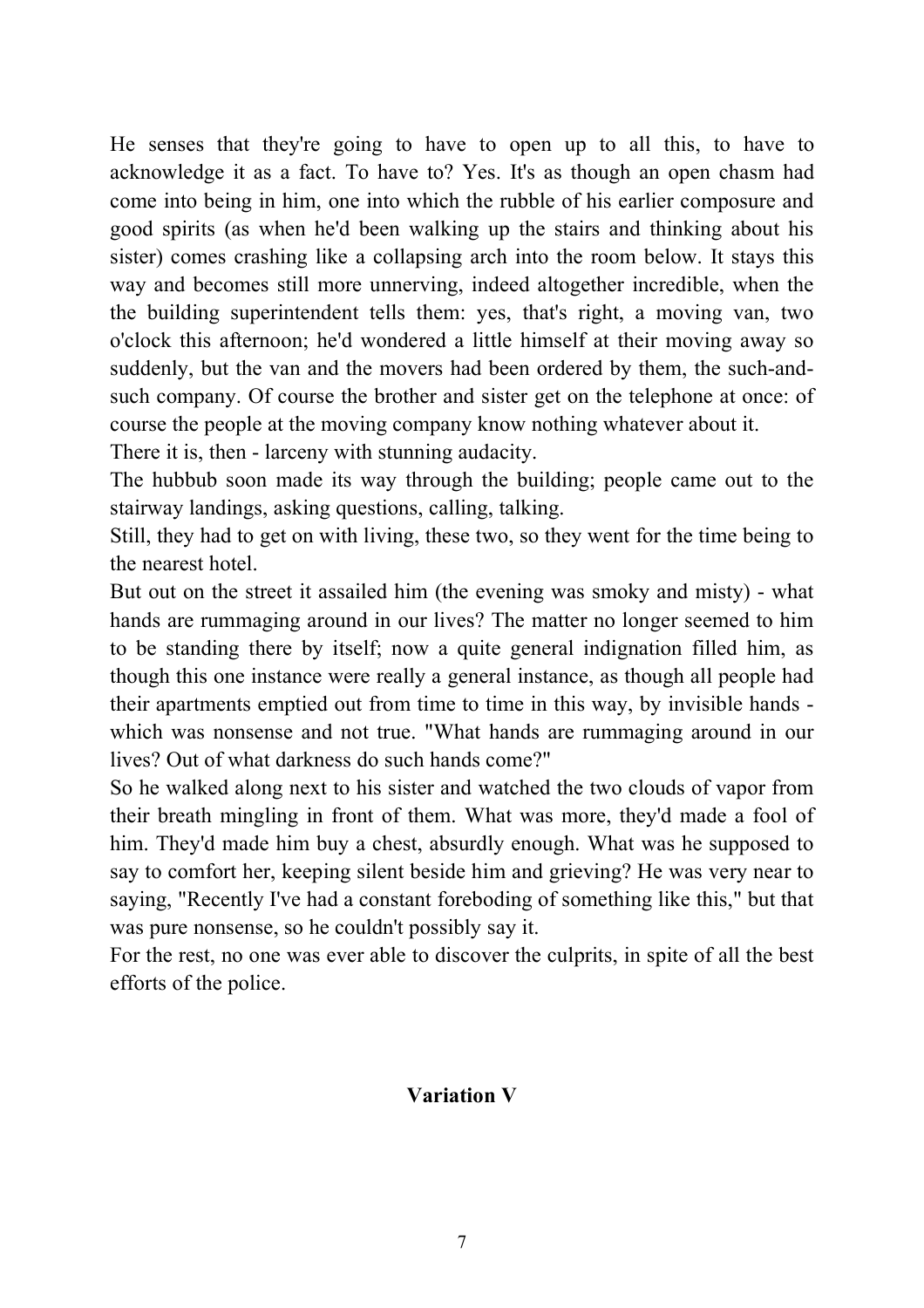Even the smallest course of events, when we observe it carefully, becomes strange and stands in a new light if we hold its uniqueness up before our eyes. One meaning to which even the most meaningless matter can lay claim is that nothing comes back again, just as that's exactly what it takes to bestow on the truly meaningful episode its full dark and painful background. But this is leading too far - and yet just think: your hand on the tavern table, somewhere, three years ago; or your foot, the day before yesterday, on the forest path.

The same here, then, where there won't be very much to report. When spring is bordering on summer and the nights grow warm, the benches in all the different parks and public gardens enter people's minds again in Vienna, as in every large city - in winter they're mostly disowned and disdained, often cushioned with snow, completely undisturbed and unperturbed - they reenter the minds of different segments of the public, and those include, among others: lovers in the broadest or narrowest sense; insomniacs (of different provenance); home-goers and debaters after the cafÉs close; purely pensive types (occurs seldom); finally and most important, the shelterless, ladies and gentlemen without lodging. Those are the ones around whom it would be most difficult to stick it out; they're very tough, though it's true they often tough it out only until the next policeman appears on the scene, often only until their arms and legs grow stiff; but at times they tough it out till broad daylight, if they have any luck.

Teddy, by contrast, was a young gentleman, which is to say one of those whose usual syndrome of problems persists long enough for its patronage to furnish them with a place to stay and for it to become high time for them to take up a life suitable to their station, which begins with their budgeting a month's wages on clothes and other such social necessities while living out of their parents' pockets for everything else. For Teddy, though, who didn't yet have any place to stay, the usual syndrome of problems was still resolutely persisting, and since (as his friends would have it) he's a thoroughly peculiar person, it might be that this condition will persist right up to the point of that rich marriage we're hoping will ultimately ensue. So, in any event, this case isn't entirely innocuous, and therefore we have a right to expect something from it.

With Rosa, on the other hand, matters stood as follows: she'd left service as a cook, toward evening, and wasn't due to report for her new job until the following morning. Her previous employer, however, concerned about an immediate replacement, scarcely made it possible for her to remain overnight. Her successor had already slid in under the door, so to speak, and it appeared that the new girl wasn't willing to share the room, not even for one night. Rosa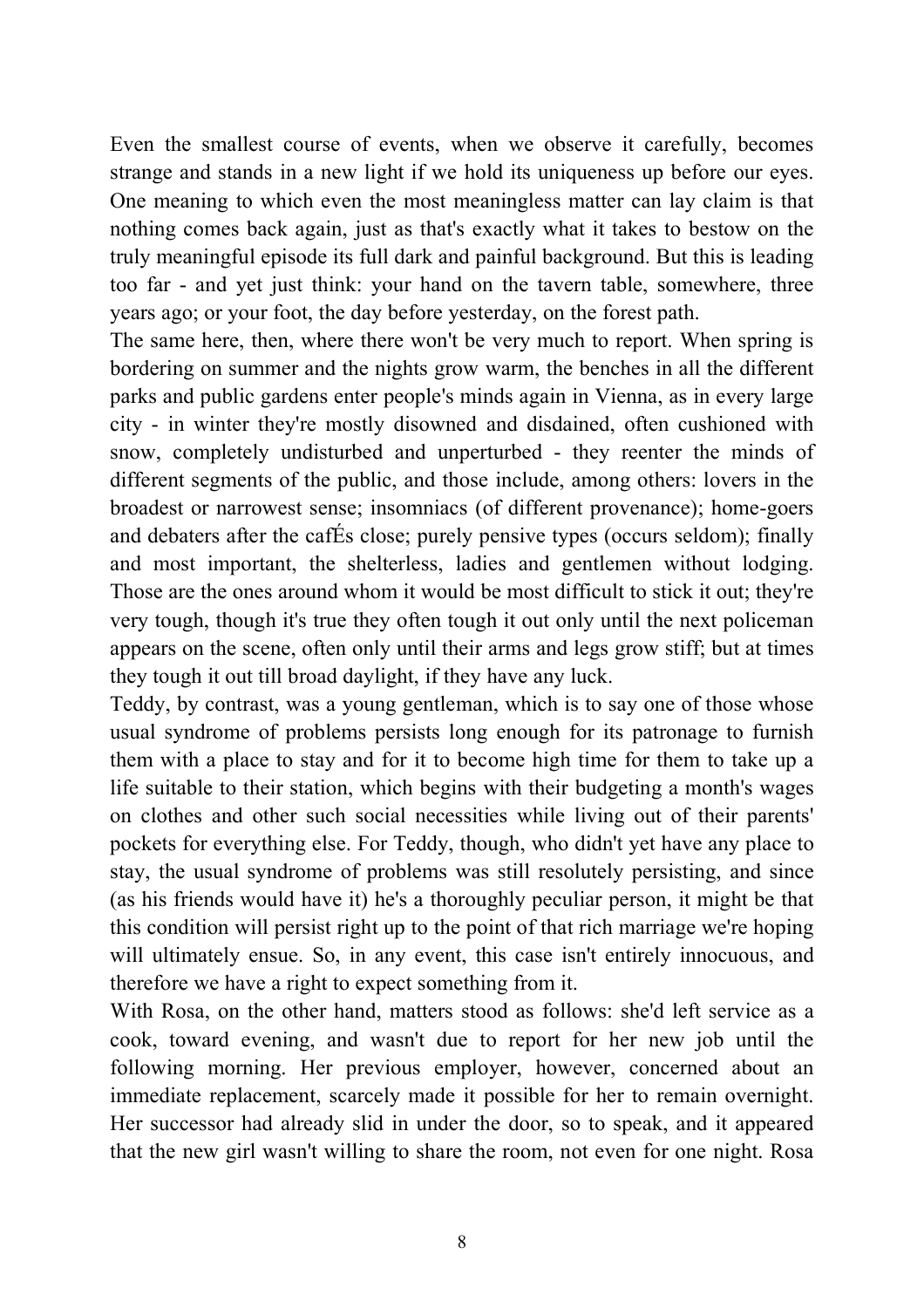was a little proud; her departure had been in no way inglorious - Rosa was acting hastily now; she just took her things and left - but she didn't turn to her new employer. As it grew dark, the thought came to her that saving the cost of a night's lodging would be a very good thing. So it came about that she was now sitting on a bench on the Ring Strasse, a slender figure in a fall coat; she'd placed her suitcase beside her. Ah yes, so it was and so it went for a poor soul from the country without relatives in the city! She grew a bit dejected in spirit and was quite nervous besides lest someone accost her or something along that line. Time was heavy; she thought the situation over and realized she hadn't thought the situation over. But now, at eleven o'clock, she couldn't demand admission anywhere, say at a hotel - how would that look? (she thought). So she kept on sitting there.

The Ring Strasse - dark rows of trees, and, in the middle, light from the arc lamps burst onto the pavement. Shifting points of light near and far, honking sounds from cars, coming up and passing by. Dark and empty expanse, for the most part, and at the edge a cafÉ spreads out a row of light. On summer nights young people are always expecting something when they walk through the city, but they're not exactly expecting anything definite. It all depends - the night is a free time in every respect; we walk along with our sorrows, worries, thoughts, doubts, but we're also glad to be distracted, and whatever it is, we're inclined to seize upon it.

So Teddy goes up to the bench when he sees our Rosa just sitting there in the dark, a slender figure. However people strike up a conversation, that's how he did it (incidentally, he seems to be expecting something more definite already, even if embellished with trimmings that we'll be looking at later on). She takes a rather brusque attitude, "curt," one would say, but he does bring her a certain warmth and diversion, that she really must confess, and she's less anxious now; he's very friendly, speaks a choice and winsome language, smells good too, she notes, as he slides closer. After a while she's brought out bit by bit the state of affairs connected with her sitting here at night, expressing herself somewhat reticently, of course, even a little cryptically, but Teddy doesn't ask questions. The trees rustle, shadows change, in the soft gust of wind there falls through the foliage now and then a ray from the more feeble street lights of the late hours. He sees that she's wearing quite a pretty cloche hat. And now Teddy turns all paternal, saying oh, it's nothing really, he just wants her to find a place to stay, in a nice hotel - well, it's practically his duty (then he talks about the dangers of a large city, pontificating a little, being quite matter-of-fact, quite impersonal) -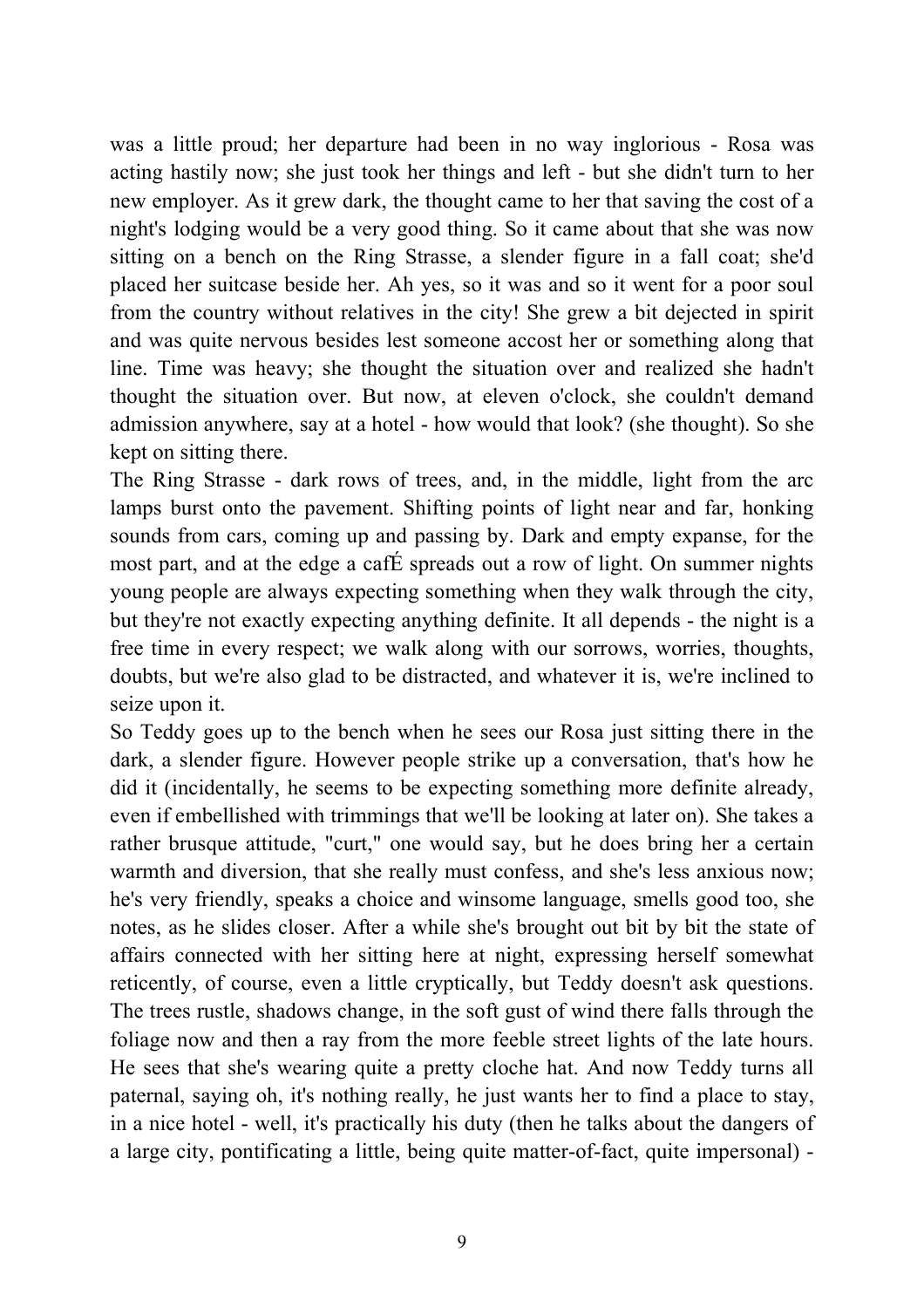no, he concludes, it just won't do at all for her to stay here the whole night. Naturally she doesn't want to, remains obstinate, refuses, says she'd be better off here, and she keeps on saying it. Then she goes with him, and he even carries her suitcase - a very fine young man, she thinks. It turns out that she's much shorter than he. They walk for a little while, turn into narrower streets; he chats jovially, like an old uncle, placing a layer of calmness, innocence, and indifference over his somewhat excited and tense expectation: in every respect he's conducting himself on the outside exactly like a person who's doing and planning on nothing more than the fulfillment of his duty toward his fellow man, in this one case helping to create order when it's right there staring him in the face and when he can do it with not too much trouble. He chooses a small hotel well known to him; he could guarantee she'd be well taken care of there, and she'd also be given a good breakfast in the morning.

They walk in; there's a light on at the registration desk. Teddy speaks with the desk clerk (who knows him) and arranges everything, while Rosa stands somewhat farther back and waits. Now then, just as he's thinking, "Well, here we go," and just as he's turning around, wanting to offer her his arm and see her to her room, and just as he's feeling the expectation in himself a little - just then he catches sight of a face that has to be called ordinary, worn-out, and almost old. The desk clerk has rung for the chambermaid and is now leading the way the few steps to the elevator and opening the grille-work door. It's as though an open chasm had come into being in Teddy; his whole earlier composure and good spirits threaten to go crashing down like rubble into this chasm of disappointment. He suddenly feels an urge to be crude to someone, but he sees that his previous attitude is the only (even though uncertain) bridge leading over and away from this moment. He had stepped back from the grille-work door. "Won't the gentleman be going up?" asks the desk clerk. "No," says Teddy. "That's right; the lady has to have her breakfast tomorrow." Then he quickly brings order to the moment; he shakes hands with her, barely looking at her, so that just before it's all over he successfully resists the whole situation - and says quite expansively and patronizingly and apparently filled with good humor, "Well now, you see, you've got a good place to stay; I wish you a pleasant rest," and he raises his hat. She says something like "Thank you"; then she glides upward and he leaves.

Teddy's happy; he can still hear himself saying, "Well now, you see, you've got a good place to stay." He says it again, differently, out on the street. "Poor girl. Well, it's something you just have to do; it was practically my duty - didn't hurt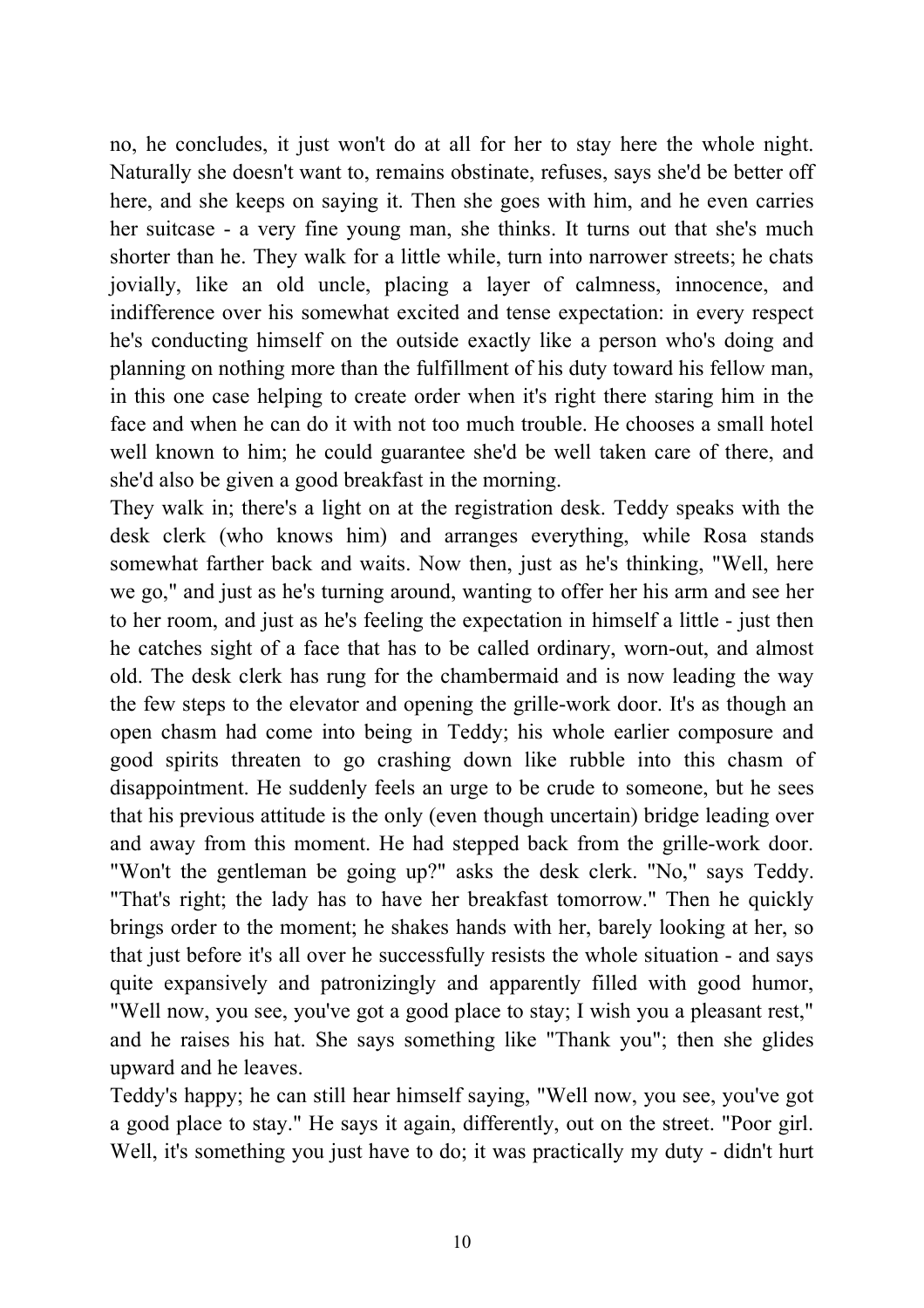anything, anyway - it would've been pretty strange, but why not?" Then he suddenly stopped and stood there - yes, as he's standing there on the dark street like that, he actually goes a few steps back in his thoughts. And then into the nearest cafÉ.

The elevator eases up to Rosa's floor; the chambermaid unlocks the door, room number such and such. "There still are decent people; there really still are such people," thinks Rosa repeatedly. The room is quiet, and nothing is moving next door, either; only the footsteps of the maid are growing distant in the corridor. Rosa sits down on the edge of the bed, gazes a while straight ahead - and then suddenly she weeps.

#### **Variation VI**

City and its night-shining refuse. The larger streets approach in leaps from lamp to lamp out of their light-foggy depth and lunge into distant squares, losing themselves in one another there; still more lights quiver and wander here.

City and its night-shining refuse, feelers of light reaching out from warm rooms easily and softly receiving; this is commonly called "night life." This night life is sociable, but one finds loners and outsiders there too: young people, let's say, who have stopped doing something, perhaps not before late evening, put it aside, let it lie, let it be - their textbooks or their office or a worry, a letter, a quarrel perhaps they'd no longer had their minds on these concerns for the past half an hour; perhaps during this time they'd already, in their thoughts, been slipping into the sleeves of their winter coats, turning up their collars, pushing their hats down on their foreheads, and reaching for the keys in their pockets.

And so on the dark street then, and you finally land somewhere; you come onto some track or other when you're released this way, just drifting along. Right from the start there can rise up in you an inclination toward that wide road into which so many possible, dimly-lighted paths lead. You find yourself in extremely plentiful company if you keep going in this direction; so plentiful is it, in fact, that it can be distasteful and can provide a motive for getting off the road. So you leave the wintry street and step into an easily and softly receiving room. Here it can happen that your glance, within a rippling swirl of color and light, bumps into a sharp edge, as it were. It doesn't have to be much; even a mouth can be enough if it no longer beautifies the face when smiling but makes it ugly. The result can be that the same glance penetrates the stage-front flats of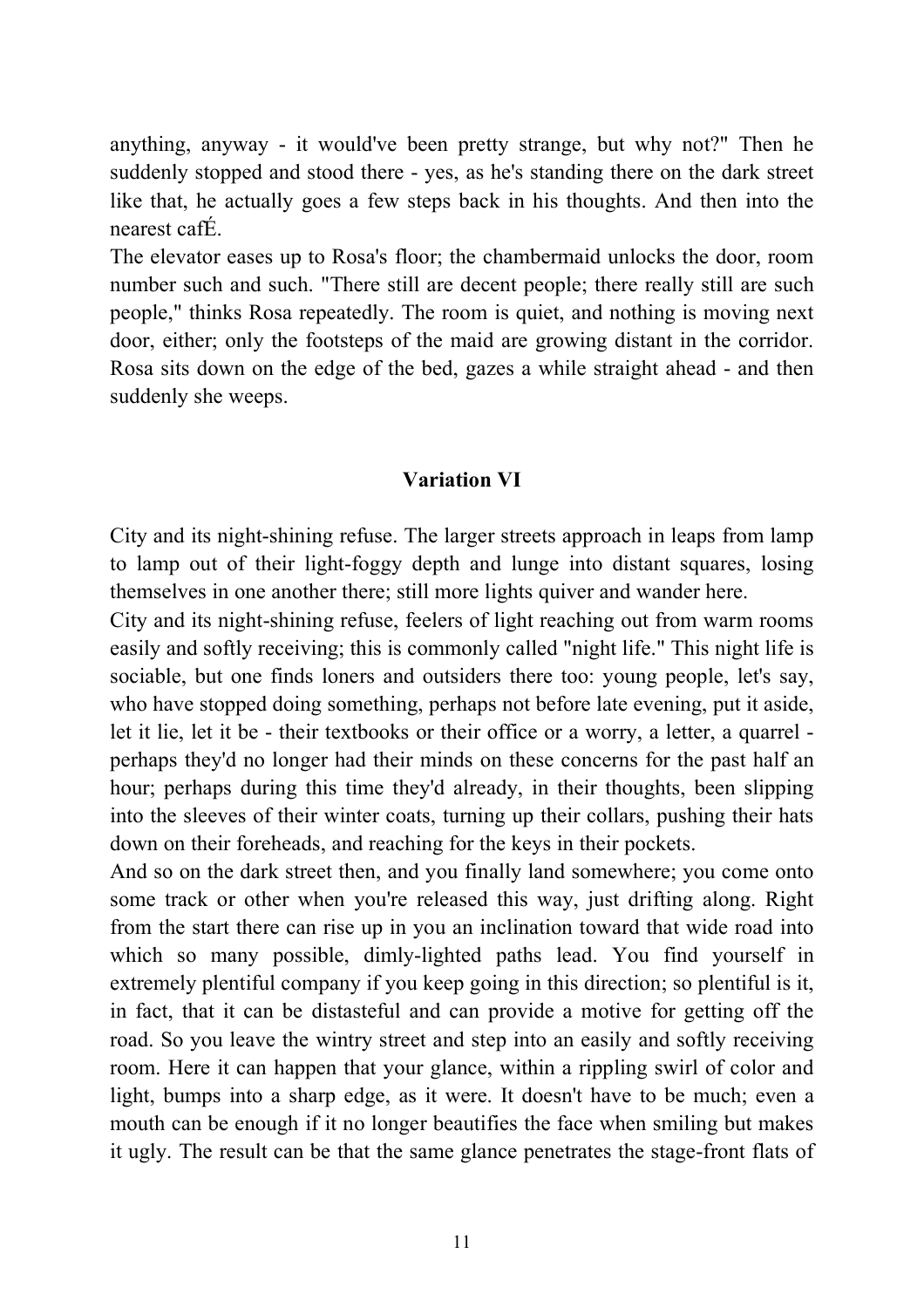this little theater, grasps everything with broader compass, with sympathy for these women here, though not for their charms as such. Meanwhile, there's a militant counterthrust that doesn't allow you to go too far! It's a known fact we're perfectly well aware of it - what outright rejects all these "night people" always are, the women along with the men, the chanteuse as well as the leader of the gypsy band - lying, money-grubbing, dishonest, all these so-called "characters." Suddenly you see yourself in a desirable situation, namely being outside and walking past (parting the slow-falling snow), with your back to it, having no part of it, independent of it to a degree; and it would actually cost only a slight tug to get into such a situation. But then that's not why you went out this evening - or is it?

At any rate, young Herr Milan left the place quite soon, got his coat at the check room, and now he was standing on the street. Some last snowflakes were slowly settling on his arms and shoulders; it had stopped snowing. So he walked on past outside and crossed the feelers of light coming out onto the street from the place he'd just left - not much was missing to make for a desirable situation. Now he turned a corner and quickly walked over to some women who stepped out of the semi-darkness, and he let them know by his quick way of walking past them that they'd sized him up wrong. After an hour Milan still found himself on the street; for the second or third time - and with blatantly purposeful, hurried footsteps he'd walked the same way, then suddenly stepped into a coffee bar as though getting to just this place in a hurry had been his business all along. Met none of his friends here, incidentally, though he'd been hoping to find some; this idea had just been lending his rapid pace a sort of justification. After another half hour it was quite apparent even to him that he was looking for something and was thereby on a wide road into which a great many possible, dimly-lighted paths lead, tunnels and shafts in this dark mine of lust that the city changes into at night. The plentiful company of other miners in the wider or narrower tunnels no longer disturbed him much. Here and there a profile of a face or figure that enticed him - even so, Milan still found himself on the street after yet another whole hour had passed, and he was beginning to grow tired.

Then two girls accosted him - it was getting awfully late, so they'd charge less and would both go with him. He didn't really like them. Others, ones from earlier this evening, he really had liked. He said he had only as much money with him as they were asking for and otherwise no more than would be enough for a place to stay - they'd have to be satisfied with that, they'd get nothing more out of him tonight, and if that was good enough, well. . . . So the three went on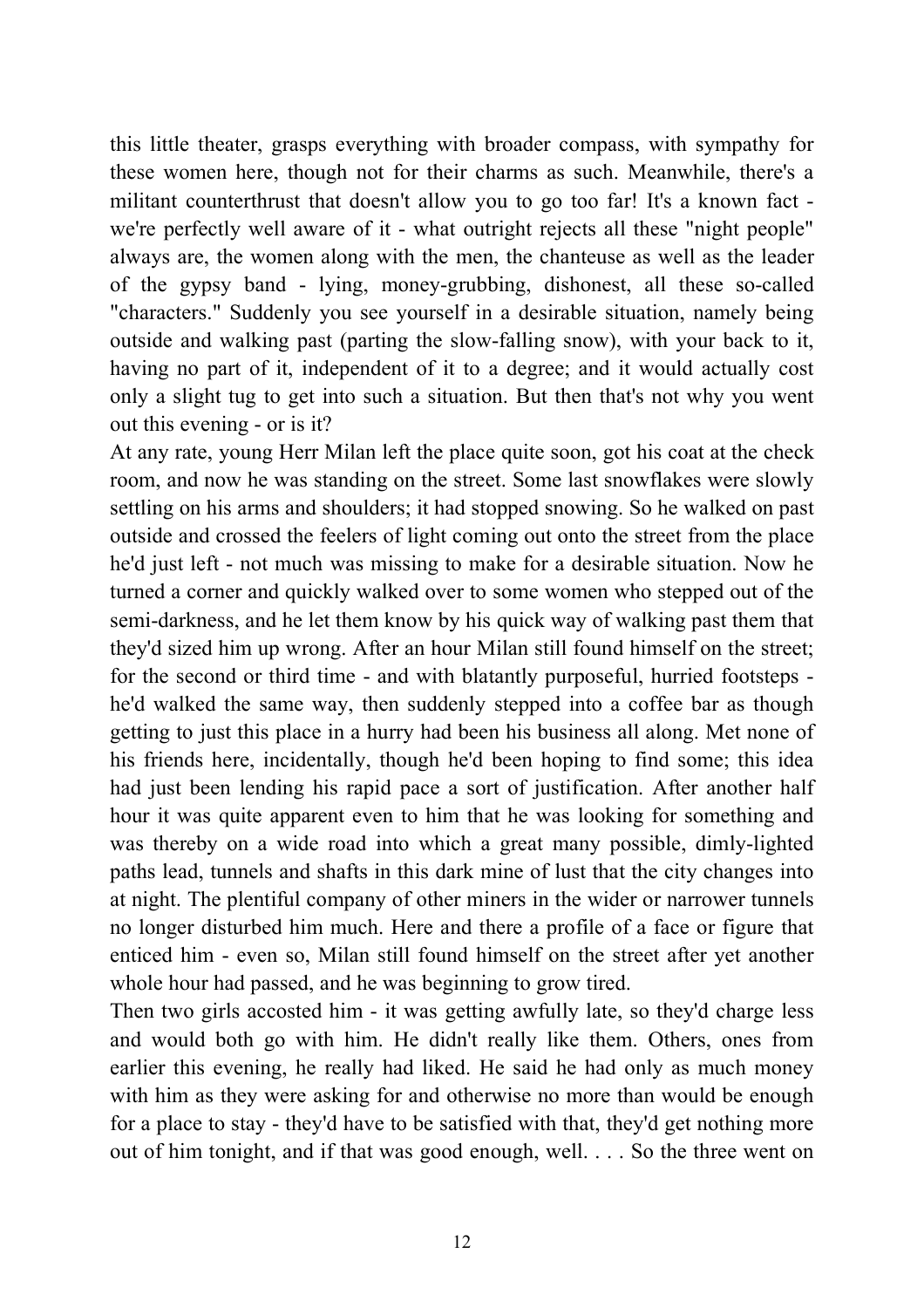together. It started with the desk clerk in the small hotel charging far more for a room than the girls had estimated. They went up; it was a fairly large room with double beds, but there didn't seem to be any heat. The girls boasted about all the tricks they knew how to do, took the money first, asked for more, were reminded by Milan of their agreement and then got something extra after all, since he wanted them in a good mood. If he more or less liked either one, then it was the smaller; she was sitting beside him on the edge of the bed while her friend was already starting to undress. Now then, just as he was watching and thinking about all that the girls had promised, and just as he was wanting to put his arm around the waist of his neighbor on the edge of the bed, draw her to him, and ask her to hurry and do what her friend was doing, and just as he was already feeling the girl's plump body through her clothes (why was she sitting so still there beside him and not doing any of those things?), and just as he was already wanting to unbutton her dress - just then his glance fell on something. It wasn't much, only a little thing, on which his eye stayed riveted, as on a sharp ledge - the girl next to him there on the edge of the bed was missing the tip of a finger. At almost the same instant Milan noticed other little things: the white night stand beside the bed burned brown in many places by cigarettes that other miners before him had laid on the edge; char mark after char mark, as good as mottled. He now noticed too, incidentally, that his neighbor had a downright bulbous nose and that the hand with the missing fingertip looked really pathetic, still all red from the cold outside. He makes a sign for the other girl to wait, frees himself from his neighbor (who's just yawning and holding the back of her hand up to her mouth), and he says, "Listen, girls, how about if we just let it go? You're tired and it's late; let's just talk a little while and then leave." "Look what a nice guy he is!" the smaller one says to her friend, and then to Milan, "Got a cigarette, honey?" Milan holds his case out to her; she looks in but doesn't help herself. Instead, she reaches for her little purse and takes out a better brand than Milan has in his case. "Yes, girls," Milan now says (it's as though an open chasm had come into being within him, one into which all the rubble of his demolished expectation has fallen), "I'm not really in the mood; it's just that I was so alone out on the street with my thoughts, and I'm glad I have a little company. I often go with a girl just for that. So now - I know you girls don't have anything to laugh about; it's a hard life - tell me all about yourselves and how you get along" (there's only one bridge left across the open chasm that's come into existence; he must at once proceed to a different level, to another base that's been prepared in advance as a safety precaution, so to speak, and that constitutes at least a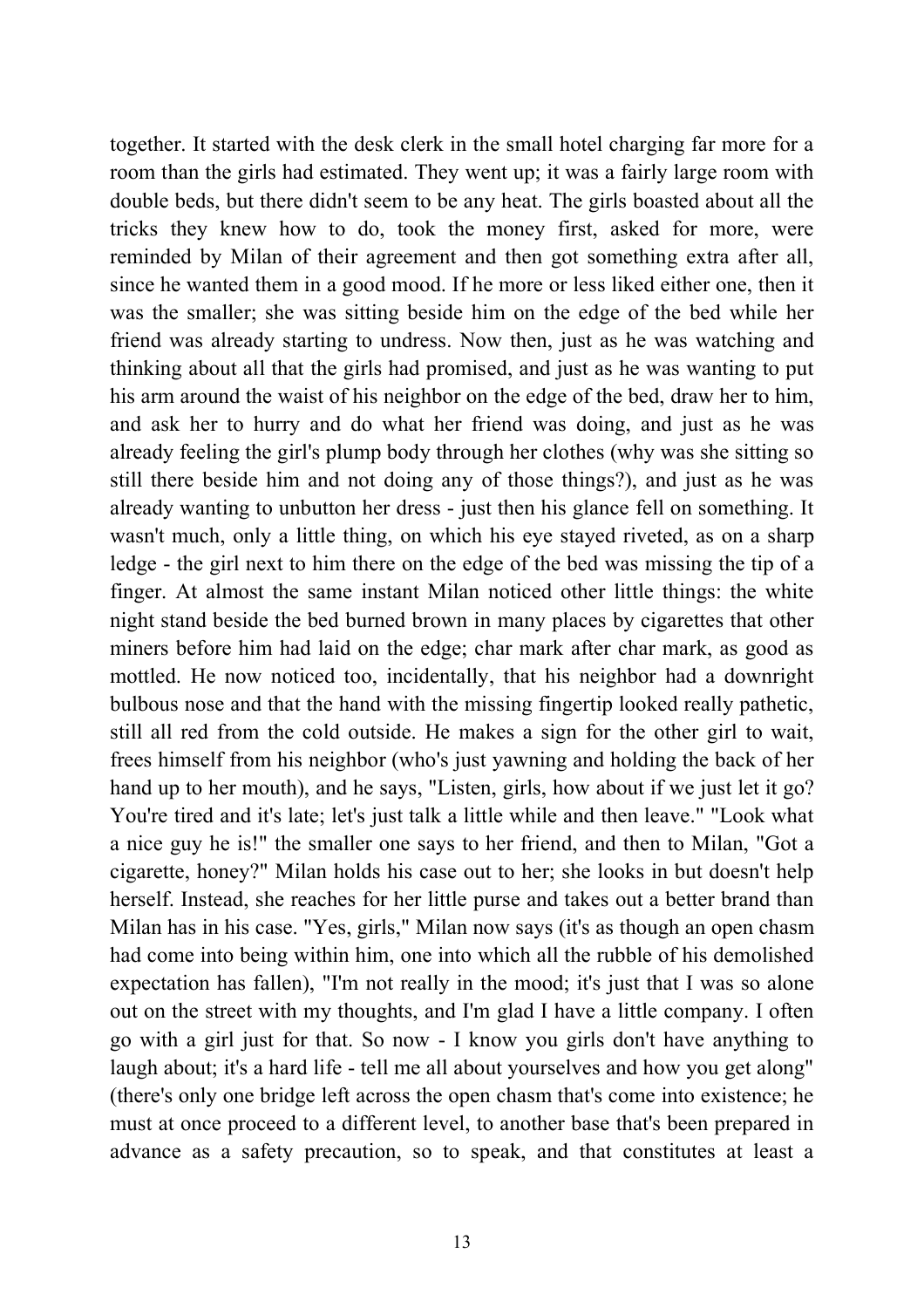pedestal for him to stand on - but with rather comfortable footing, come to think of it). He now hears all sorts of stories from the girls, the usual tales that are more or less universally told - and in addition to them, the praises, brought forth with truly genuine warmth, of some fellow, some "friend." "All I can say is the police are more afraid of him that he is of them - oh no, they can't touch him. One time ten of them came after him, ten men to one, such chickens, but he showed them! Three stabs in the belly - no, I'm telling you," she cuts her girlfriend off, "they have not caught him, I know for sure!" "The way they torment us girls, you just wouldn't believe, but listen, I've got a good story about it."

Then he hears about how they live out in the factory district and come into the center of the city every night when it's beginning to grow dark. Just as a joke, he now lifts up the one girl's dress (it's a kind of resonance and recurrence in him) and sees her panties full of blood. "You're having your period!" he cries out. "But yet you're going around. . ." (at this moment he really believes his glance is now penetrating this entire foreground and becoming more encompassing).

"Well, that's why there are two of us!" says the other one. "We work well together." In Milan there's a sort of resolution that does him much good; now for the first time he feels his back turned to things, having no part of them, independent of them. He gives the girls more money; they dig around a bit in his pockets, take out the various objects he's carrying, and look them all over. Then they all leave together, and down on the street Milan says goodbye to the girls.

On the street, just walking along alone. Very well, so there it is, then, this desirable situation, even if bought for a rather high price. He's more or less bought himself off. But now, just as he's wanting to enjoy his new independence, to feel out to the end his state of having his back turned, of having no part of things, to walk with real serenity past the women who are still here and there stepping out of the semi-darkness; and just as he's wanting to turn in, drink a cup of coffee and think over in peace and safety what he's gained just then he suddenly misses something; he feels an empty place there on one side and realizes that the girl who'd taken out his mechanical pencil hadn't put it back, but had kept it (as a souvenir?), of course without asking. It's a small matter, nothing at all, to be sure, but it's enough to undermine his whole newlywon composure and good spirits and to make them collapse. But he lands on a base that's already been prepared as a precautionary measure. These lowlife types always have to be stealing, too! There's literally a militant counterthrust in him against all that's gone before: rejects and scum, all these night people! He'd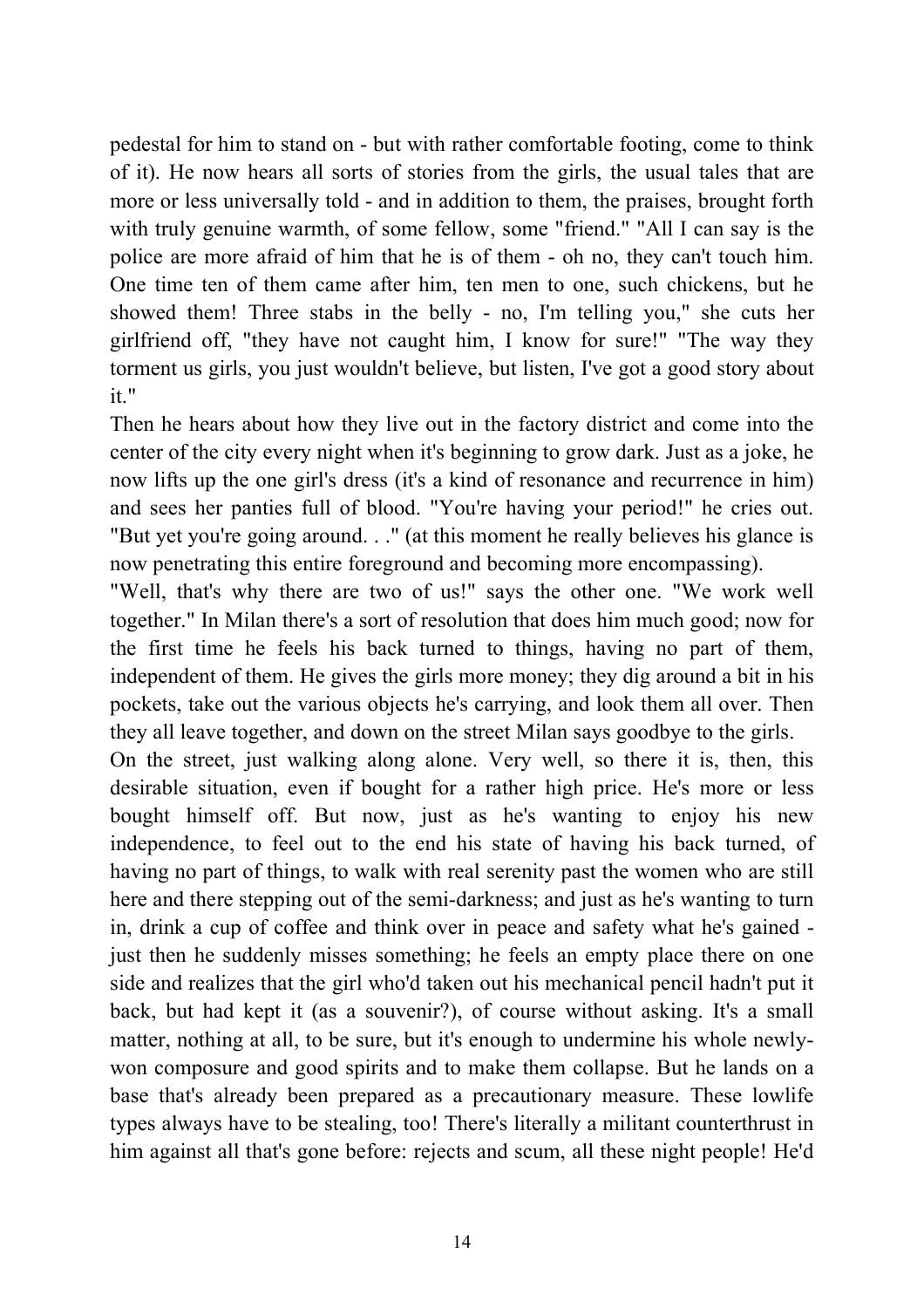been - well, duped, if you want to be precise about it! Because first of all that one girl wouldn't have been able to do anything anyway; and then, how much money had they weasled out of him in spite of their agreement? How much? He added it up - such-and-such an amount! But the cigarettes he smoked weren't as expensive as hers! "You're just a stupid ass," he rebuked himself. "Ha, I should feel delighted to pay through the nose for such valuable experience, shouldn't I? Why, you can't even put a price on it, can you? I mean it's practically a gift at this ridiculously low figure!" He suddenly felt as though he had to find help in confronting his own anger; now that what was done couldn't be changed, he'd simply have to. . .but he's already been doing. . .then his disgust broke loose again. "Gathered valuable insights into life in a large city; too bad I'm not a poet or novelist, or else I might be able to use them. What I'd like better is to have my money back!" And just as he's wanting to give a short laugh and a crooked, sideways grin of contempt, as if making faces at himself, and just as he's wanting to lend expression to his mood and to the truth he's found (as he believes), just then both his contemptuous, insulting glance and his crooked grin squarely encounter the face of a young woman in a headcloth and a long coat who was coming along on a cane with some difficulty. He wasn't able to apply the brakes and quickly withdraw what his face was crying out; he noticed at the same moment that this woman was in the final weeks of pregnancy, that her body was protruding very much under the coat. In his shock, Milan checked his steps, while on his face the contemptuous look, grown pointless now, began slowly breaking open like a sheet of ice under which the water has sunk. With flaming rage in her features the young woman rebuffed the glance this man was laying onto her inelegant figure; in helpless rancor she raised her fist and made a threatening gesture with it while she dragged herself past him.

"Verily this is the hour of wrath," Milan thought, full of horror but at the same time irritated over the absurdly formulated words that had risen up in him. But suddenly, filling him with happiness, he sensed a wide, free room in himself, one that took in all the rubble of his earlier composure and good spirits on this botched-up night, making it disappear and balancing it out in reconciliation; and then Milan landed on a level that's been prepared for everyone and behind everything - as a precautionary measure, so to speak. He stood there and looked up into the dark, city-distant sky; out of it were now coming down to him single snowflakes, faster and faster and more and more, hurrying downward. Now the snow was falling thick, softening every sound, blurring all edges, settling pure and white everywhere. An enclosed silence came into being around Milan, who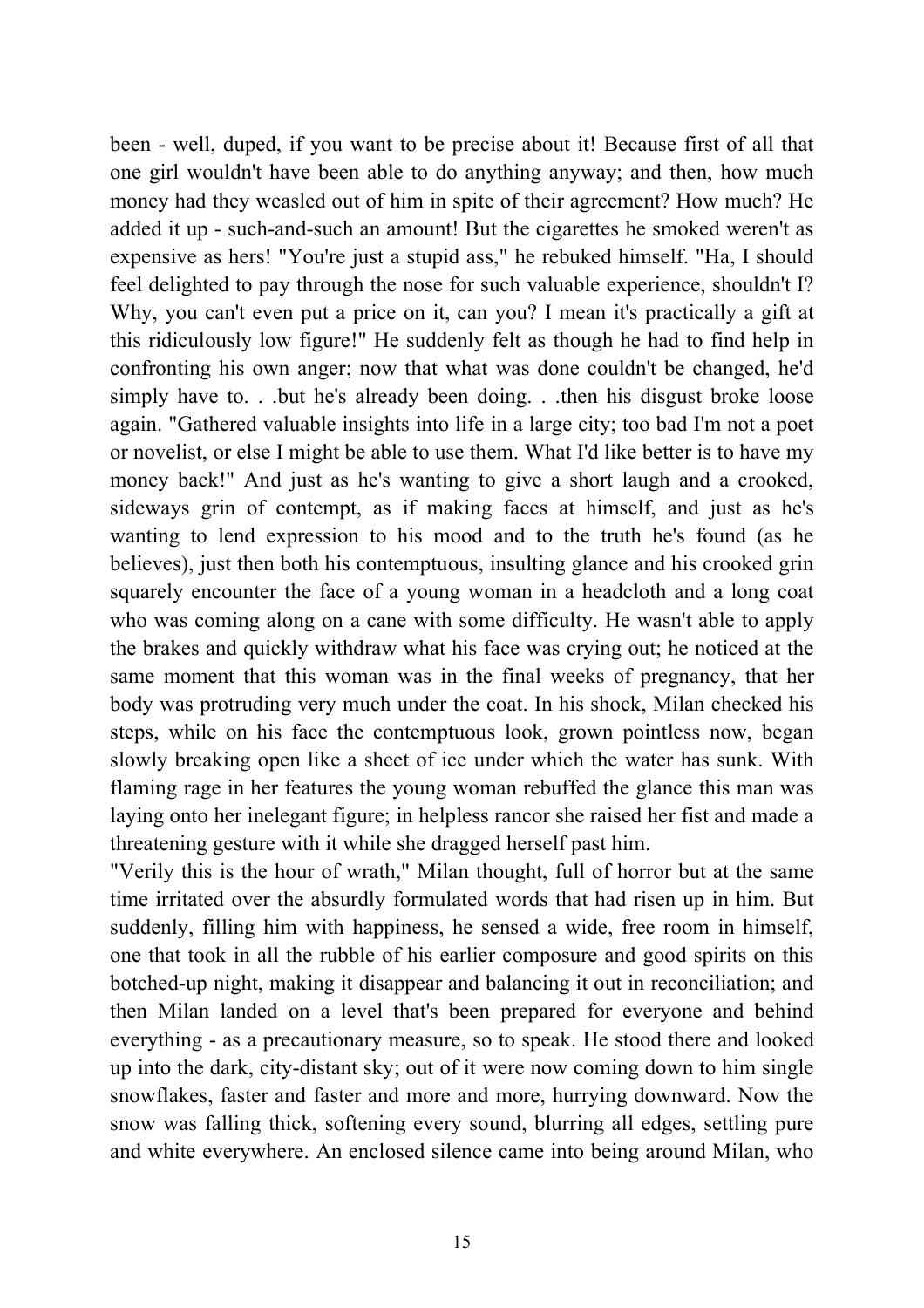walked on as if dreaming, parting the slow-falling snow; but now in fact so much turned with his back to things, so much not a part of things, that he was no longer conscious of the desirability of this situation of his.

#### **Variation VII and Coda**

On the country road that splits the horizon into two semi-circles, a wanderer his head lowered, shoulders hunched forward, eyes in the dust before his feet, face morosely tense. After walking for a long stretch, his back, shoulders, and neck ache in this unchanging position. Now, just as he's wanting to stand erect and straighten his shoulders, and just as he's wanting to send a bleak and tired glance out to the edge of the sky, just then it seems to him that the land all around is brighter, that the sun has now broken through, making the distance more open and pouring friendliness over the nearby hills. But in truth nothing at all has changed in the sky or in whatever else is visible all around; the gray cloud banks are hiding the sun exactly as before. Even so, the man walking is a different wanderer. It couldn't be the same one - his face is radiant, his glance ranges happy and strong, near and far, hands in pockets, footstep all buoyant. Oh our astonishing soul, that often needs nothing implanted from outside but a pivot and an angle to turn on - or no, for it can do that from out of itself at some few moments; it builds the angle itself, it affixes the pivot and axle itself and tilts and swivels all around it and works just like the tilled land outside that is constantly and playfully changing its features - now beaming in the sun, now paling under passing cloud-shadows. But what do those shadows mean, what can they ever be except just shadows, and of the same fleeting, ephemeral, varied appearance as the clouds. The sun shines for us in only one way, though; it stays powerful and strong behind all the cloud banks and breaks through when its time has come again.

\*\*\*